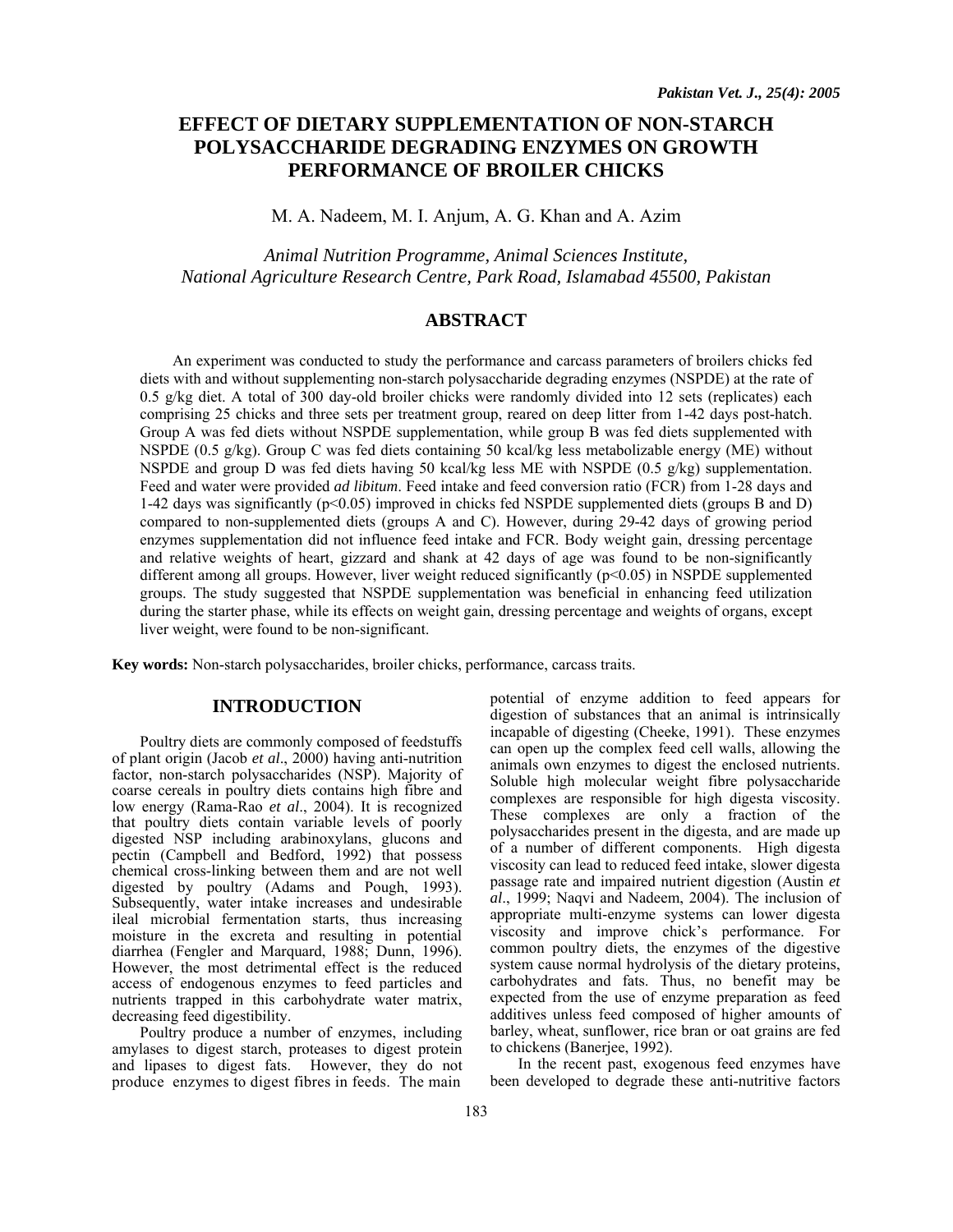and ameliorate their negative effects. Non-starch polysaccharide degrading enzymes (NSPDE) have been the subject of very considerable research as evidenced by the report of Annison (1991), Bedford (1995), Marquardt *et al*. (1996), Bedford and Schulze (1998) and Bedford and Partridge (2001).

In Pakistan, large number of NSP containing feedstuffs are being used for poultry feed preparation. Therefore, this experiment was designed to evaluate the effect of NSPDE (Rovabio) supplementation on growth performance, as well as on the carcass characteristics, of broiler chicks.

## **MATERIALS AND METHODS**

#### **Birds and management**

A total of 300 day-old Hubbard broiler chicks of 44g average body weight were randomly divided into 12 sets each comprising 25 chicks and three sets per treatment group, following completely randomized design. The chicks in each set were kept in separate pens measuring 10 feet length and 3 feet width in an open poultry shed, which were disinfected before the start of the experiment. A layer of 3-4 inch saw dust was used as litter in each pen, which was stirred regularly during the experiment to keep it dry. Birds were vaccinated against Newcastle disease, infectious bronchitis, infectious bursal disease and hydropericardium syndrome, as per recommended schedule in Pakistan. All the recommended practices for broiler rearing were followed throughout the experimental period. Mash diets and fresh water was offered *ad libitum.* Experiment lasted for 42 days from November to December, 2003 at Animal Nutrition Programme, Animal Sciences Institute, National Agricultural Research Centre, Islamabad, Pakistan.

### **Diets preparation and feeding**

Rovabio, a non-starch polysaccharides degrading enzyme preparation (from non-genetically modified fungus *penicillium funiculosum*) contained β-glucanase, xylanase, cellulase, pecetinase and protease (supplied by Addisseo, France). These enzymes are naturally compatible, stable and more efficient for degrading NSP of feedstuff. Commercial broiler starter (0-28 days of age) and finisher (29-42 days of age) diets were prepared in a local commercial feed mill. Four experimental diets (Table 1) were prepared as follows: A) commercial broiler diet without enzyme supplementation; B) commercial broiler diet with enzyme supplementation (0.5 g/Kg); C) commercial broiler diet having 50 kcal/kg less metabolizable energy (ME) and without enzyme supplementation and D) commercial broiler diet having 50 kcal/kg less ME and with enzyme supplementation  $(0.5 \text{ g/Kg})$ . Chemical composition of diets and feedstuffs used in diets are given in Tables 2 and 3, respectively.

**Table 1: Ingredient composition (%) of broiler starter and finisher diets supplemented with or without NSPDE** 

| Ingredients          | Diets* |       |       |       |       |       |        |       |
|----------------------|--------|-------|-------|-------|-------|-------|--------|-------|
|                      |        | A     |       | В     |       |       | C<br>D |       |
|                      | **S    | **F   | S     | F     | S     | F     | S      | F     |
| Corn                 | 22.00  | 20.00 | 22.00 | 20.00 | 22.00 | 20.02 | 22.00  | 20.02 |
| Rice tips            | 25.99  | 30.09 | 25.99 | 30.09 | 24.40 | 23.73 | 24.40  | 23.73 |
| Wheat                | 4.00   |       | 4.00  |       | 4.00  | 5.01  | 4.00   | 5.01  |
| Rice polishing       | 10.00  | 15.00 | 10.00 | 15.00 | 10.00 | 15.02 | 10.00  | 15.02 |
| Wheat bran           |        |       |       |       |       | 2.00  |        | 2.00  |
| Corn gluten meal 60% | 0.70   | 1.00  | 0.70  | 1.00  | 0.70  | 1.00  | 0.70   | 1.00  |
| Corn gluten meal 30% |        | 0.50  |       | 0.50  | 1.00  | 0.50  | 1.00   | 0.50  |
| Rapeseed meal        | 3.50   | 3.00  | 3.50  | 3.00  | 3.50  | 3.00  | 3.50   | 3.00  |
| Canola meal          | 11.00  | 9.00  | 11.00 | 9.00  | 11.00 | 9.01  | 11.00  | 9.01  |
| Sunflower meal       | 2.30   | 4.20  | 2.30  | 4.20  | 3.00  | 4.51  | 3.00   | 4.51  |
| Guar meal            | 2.00   | 2.50  | 2.00  | 2.50  | 2.00  | 2.30  | 2.00   | 2.30  |
| Soybean meal         | 11.50  | 7.80  | 11.50 | 7.80  | 11.30 | 7.01  | 11.30  | 7.01  |
| Fish meal (CP 52.5%) | 2.00   | 2.00  | 2.00  | 2.00  | 2.00  | 2.00  | 2.00   | 2.00  |
| Molasses             | 2.00   | 2.00  | 2.00  | 2.00  | 2.00  | 2.00  | 2.00   | 2.00  |
| Marble chips         | 0.70   | 0.70  | 0.70  | 0.70  | 0.80  | 0.70  | 0.80   | 0.70  |
| Dicalcium phosphate  | 0.74   | 0.70  | 0.74  | 0.70  | 0.73  | 0.65  | 0.73   | 0.65  |
| Bone ash             | 0.60   | 0.60  | 0.60  | 0.60  | 0.60  | 0.60  | 0.60   | 0.60  |
| L-lysine             | 0.15   | 0.12  | 0.15  | 0.12  | 0.15  | 0.13  | 0.15   | 0.13  |
| DL-methionine        | 0.11   | 0.08  | 0.11  | 0.08  | 0.11  | 0.08  | 0.11   | 0.08  |
| Sodium chloride      | 0.12   | 0.13  | 0.12  | 0.13  | 0.12  | 0.12  | 0.12   | 0.12  |
| Sodium bicarbonate   | 0.10   | 0.09  | 0.10  | 0.09  | 0.10  | 0.09  | 0.10   | 0.09  |
| Vitamin premix       | 0.50   | 0.50  | 0.50  | 0.50  | 0.50  | 0.50  | 0.50   | 0.50  |
| Enzyme (Rovabio)     |        |       | 0.05  | 0.05  |       |       | 0.05   | 0.05  |

\*\*S stands for starter (1-28 days) and F for finisher (29-42days) diets

\* Diet A: commercial broiler diet without NSPDE; Diet B: commercial broiler diet with 0.05g/Kg NSPDE; Diet C: commercial broiler diet having 50 Kcal/Kg less ME and without NSPDE and Diet D: commercial broiler diet having 50 Kcal/Kg less ME and with 0.05 g/Kg NSPDE.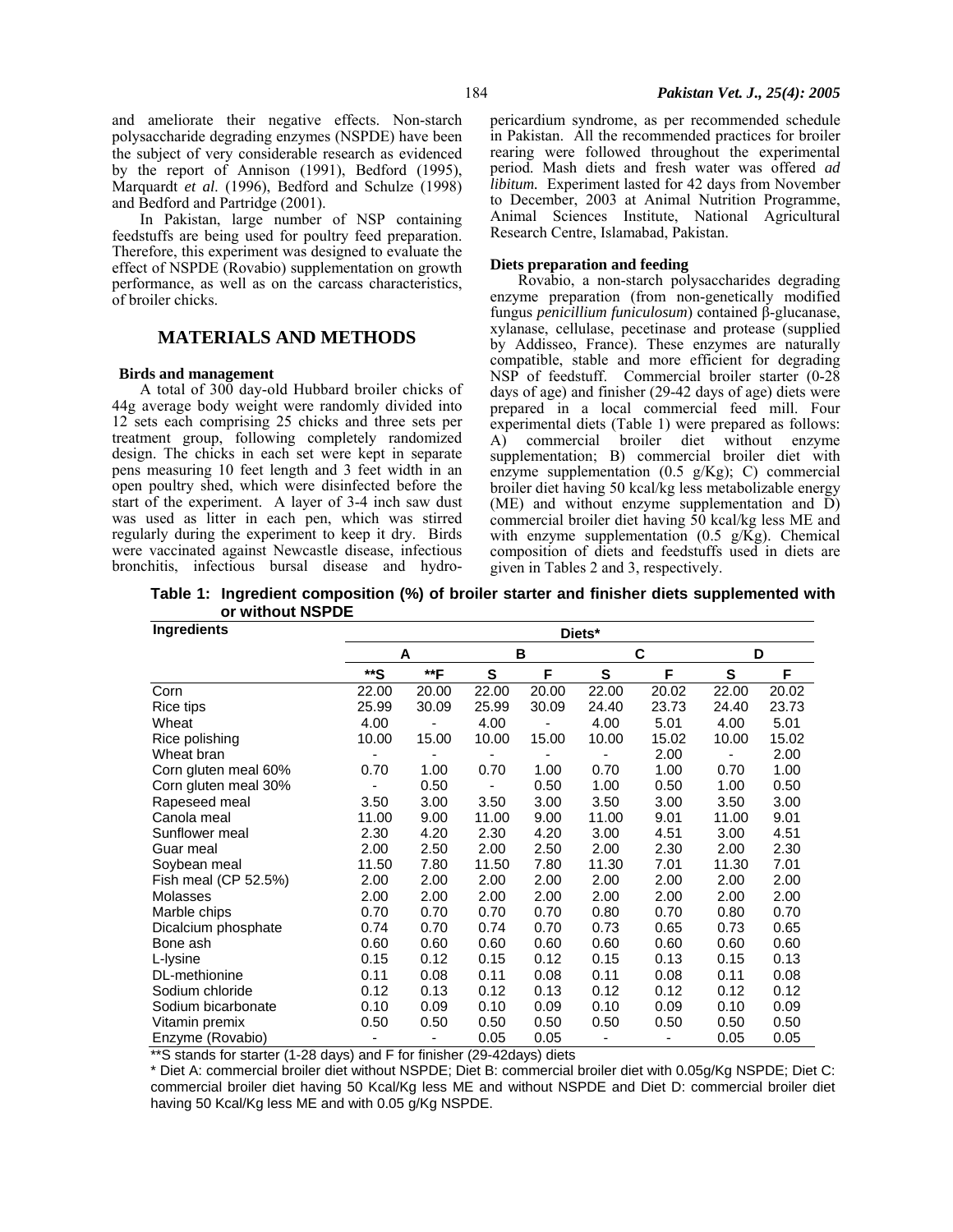Birds were fed experimental diets in such a way that each diet was offered to 75 birds distributed to three sets each having 25 chicks. Weekly feed consumption and weights were recorded on per set basis and feed conversion ratio (FCR) was calculated as amount of feed consumed per unit of live body weight gain. Representative feed samples of each diet were collected for proximate composition, Ca, P, and aflatoxin (AOAC, 1990), whereas ME (kcal/kg) was calculated by the method of Wardeh (1981).

#### **Slaughtering of birds**

Two birds from each set were selected at random and slaughtered at  $42<sup>nd</sup>$  day of age. The birds were then immediately eviscerated by removing of skin, head, feathers, lungs, feet and gastro-intestinal tract. The carcass parameters including weights of abdominal fat, liver, gizzard, heart and shank were recorded. These weights were expressed in terms of percentage of live weight.

#### **Statistical analysis**

The data obtained through this experiment were analysed by using analysis of variance technique in completely randomized design. Multiple mean comparisons were made by least significant difference

test at 5 percent level of probability (Steel and Torrie, 1986).

# **RESULTS**

The effects of dietary supplementation of NSPDE on average daily feed intake, weight gain and FCR during starter (0-28 days), finisher (29-42 days) and overall (0-42 days) growing periods are presented in Table 4. Feed intake of broiler chicks belonging to groups A, B, C and D during starter, finisher and overall growing periods averaged 2200, 2457, 2336 and 2414; 2355, 2443, 2403 and 2491 and 4555, 4900, 4739 and 4905 g/bird, respectively. Significantly  $(P<0.05)$ more amount of feed intake was noted in NSPDE supplemented groups B and D than non-supplemented groups A and C during starter and overall growing periods. However, there was non-significant difference in feed intake of broiler chicks of all groups during finisher phase.

The average weight gains of broiler chicks of groups A, B, C and D during starter, finisher and overall growing phases were 1002, 1069, 1063 and 1060; 969, 969, 966 and 982; and 1971, 2038, 2029 and 2042 g/bird, respectively. Statistically, there was not significant difference in weight gains of broiler chicks

**Table 2: Nutrient composition (%) of starter and finisher diets (as such basis)**

| <b>Nutrients</b>           |         | Diets*  |         |         |         |         |       |                 |  |
|----------------------------|---------|---------|---------|---------|---------|---------|-------|-----------------|--|
|                            |         | A       |         | в       |         | С       |       | D               |  |
|                            | **S     | **F     | S       | F       | S       | F       | S     | F               |  |
| Crude protein <sup>1</sup> | 19.26   | 18.24   | 19.26   | 18.24   | 19.25   | 18.25   | 19.25 | 18.25           |  |
| ME (Kcal/Kg)***            | 2750.00 | 2770.00 | 2750.00 | 2770.00 | 2700.00 | 2720.00 |       | 2700.00 2720.00 |  |
| Crud fibre                 | 5.50    | 5.50    | 5.50    | 5.50    | 5.67    | 5.50    | 5.67  | 5.50            |  |
| Crud fat <sup>1</sup>      | 3.26    | 3.87    | 3.26    | 3.87    | 3.25    | 3.93    | 3.25  | 3.93            |  |
| Ash'                       | 6.70    | 6.72    | 6.70    | 6.72    | 6.40    | 6.81    | 6.40  | 6.81            |  |
| Calcium <sup>1</sup>       | 0.93    | 0.90    | 0.93    | 0.90    | 0.98    | 0.98    | 0.98  | 0.98            |  |
| Total phosphorous'         | 0.70    | 0.69    | 0.70    | 0.69    | 0.71    | 0.70    | 0.71  | 0.70            |  |
| Aflatoxin (ppb)            | 20.00   | 22.00   | 20.00   | 22.00   | 25.00   | 27.00   | 25.00 | 27.00           |  |

\*\*S stands for starter (1-28 days) and F for finisher (29-42 days) diets

\* Diet A: commercial broiler diet without NSPDE; Diet B: commercial broiler diet with NSPDE; Diet C: commercial broiler diet having 50 Kcal/Kg less ME and without NSPDE and Diet D: commercial broiler diet having 50 Kcal/Kg less ME and with 0.05 g/Kg NSPDE.

\*\*\*Calculated values

<sup>1</sup>Analyzed values

| Table 3: Percent nutrient contents and aflatoxin of feedstuffs used in experimental diets |  |
|-------------------------------------------------------------------------------------------|--|
|                                                                                           |  |

| Ingredients*         | <b>Moisture</b> | <b>CP</b> | EE    | СF    | Ash   | <b>Aflatoxin</b>         | <b>Salt</b> |
|----------------------|-----------------|-----------|-------|-------|-------|--------------------------|-------------|
| Corn                 | 11.80           | 8.97      | 3.33  | 2.50  | 1.16  | 8.00                     | ۰.          |
| Wheat                | 8.50            | 12.03     | 1.33  | 3.00  | 1.67  |                          |             |
| Rice polish          | 10.10           | 12.40     | 15.33 | 11.00 | 9.50  | ۰                        | ۰.          |
| Wheat bran           | 9.70            | 13.56     | -     | 9.00  | 4.50  | $\overline{\phantom{0}}$ |             |
| Soybean meal         | 10.50           | 46.27     | 1.33  | 5.50  | 6.16  | -                        | -           |
| Fish meal            | 8.70            | 52.50     | 11.33 | -     | 24.00 | ۰                        | 1.66        |
| Rapeseed meal        | 7.70            | 36.09     | ٠     | 9.50  | 9.33  | ۰                        |             |
| Corn gluten meal 60% | 10.40           | 59.50     | 3.00  | -     | 1.16  | -                        | 810.00      |
| Canola meal          | 8.70            | 39.16     | ۰     | 10.00 | 7.16  | $\blacksquare$           |             |
| Sunflower meal       | 9.00            | 28.78     | 2.33  | 24.00 | 5.67  |                          | 31.00       |
|                      |                 |           |       |       |       |                          |             |

**\***Analyzed values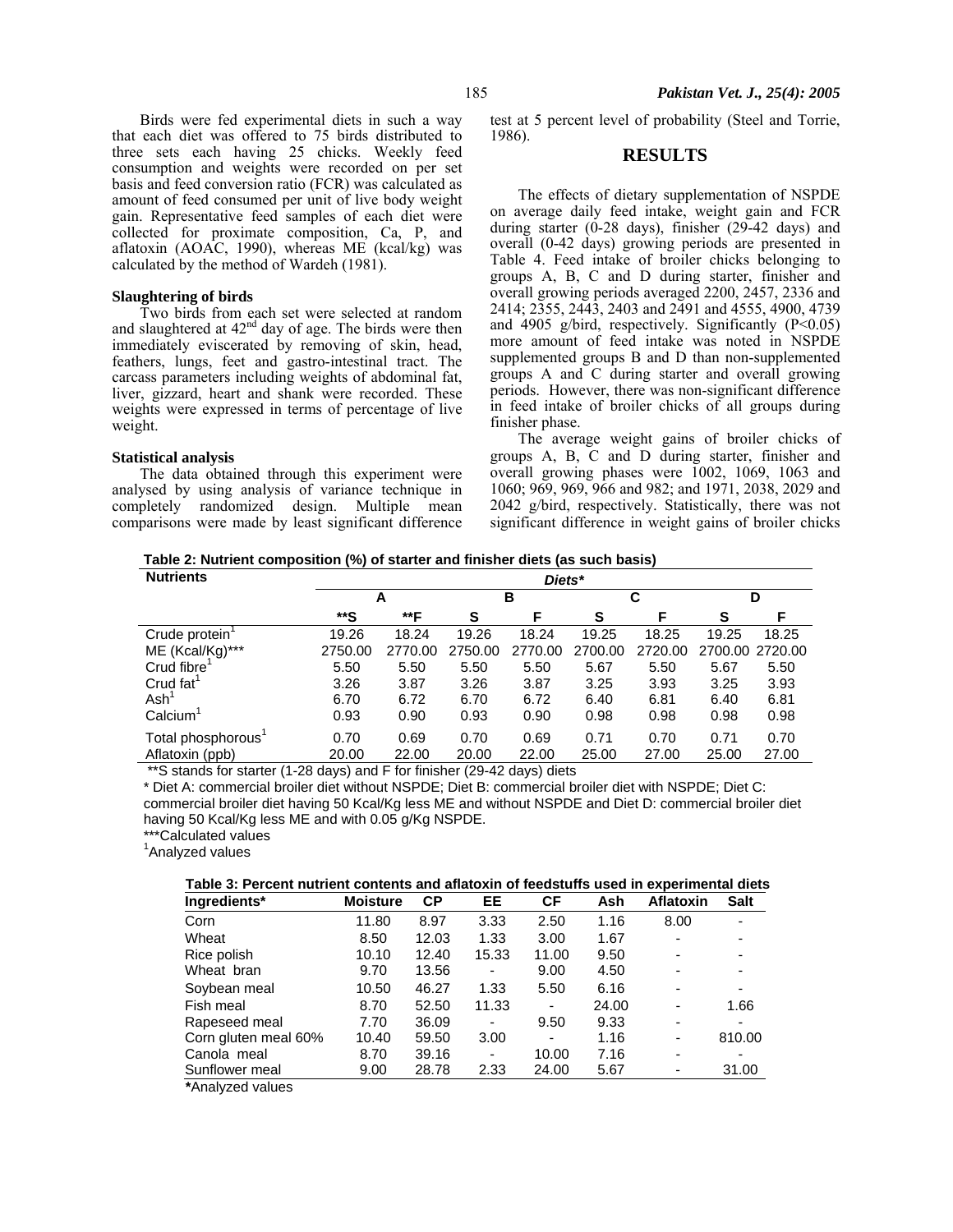of all experimental groups during all feeding periods. These results indicate that dietary supplementation of NSPDE (rovabio) has no significant effect on weight gain of broiler chicks. FCR declined significantly (P<0.05) with NSPDE supplementation during starter and overall growing phases. However, FCR was found to be non-significantly affected among all treated groups during finisher phase.

The slaughtering data including dressing percentage, relative weights of liver, gizzard, heart and shank are presented in Table 5. All these parameters showed non-significant differences between NSPDE supplemented (diets B and D) and non-supplemented diets (diets A and C).

### **DISCUSSION**

In this study from 1 to 42 days of growth period, NSPDE supplementation significantly (P<0.05) improved feed intake. However, the impact of enzyme supplementation was more (P<0.05) pronounced during the starter phase (0-28 days), which was associated with a significant increase in feed consumption. NSPDE did not show significant effect on weight gain during starter, finisher and overall growing periods. These results clearly indicate that younger birds are more vulnerable to the anti-nutritive properties of NSP that may have posed a constraint on voluntary feed intake during the starter phase. This was consistent with the observation of Selle *et al*. (2003) and Rama-Rao *et al*. (2004). Feed intake did not improve between supplemented groups (diets B and D) during starter and overall growing periods. There was a non-significant difference between NSPDE unsupplemented (diet C having 50 Kcal/kg less ME) and supplemented (diet D having 50 Kcal/kg less ME) groups in feed intake, weight gain and feed efficiency.

Results of this study are in accordance with the findings of Jacob *et al*. (2000) and Banerjee (1992), who reported that exogenous enzymes supplementation were particularly useful for diets containing cereals

**Table 4: Growth performance of broiler chicks fed diets supplemented with or without NSPDE** 

| <b>Parameters</b>                    | *Diets            |                    |                         |                    |  |  |  |
|--------------------------------------|-------------------|--------------------|-------------------------|--------------------|--|--|--|
|                                      | A                 | В                  | C                       | D                  |  |  |  |
| Starter phase (0-28 days)            |                   |                    |                         |                    |  |  |  |
| Average initial body weight (g/bird) | $44.00 \pm 0.03$  | $45 \pm 0.08$      | $43 \pm 0.07$           | $44 \pm 0.06$      |  |  |  |
| Average body weight (g/bird)         | $1002 \pm 12$     | $1069 \pm 11$      | $1063 \pm 14$           | $1060 \pm 16$      |  |  |  |
| Average feed intake (g/bird)         | $2200^b \pm 5$    | $2457^{\circ}$ + 7 | $2336^b \pm 5$          | $2414^a \pm 4$     |  |  |  |
| Feed efficiency                      | $2.20^b \pm 0.04$ | $2.30^a \pm 0.02$  | $2.20^{\circ} \pm 0.05$ | $2.28^a \pm 0.03$  |  |  |  |
| Finisher phase (29-42 days)          |                   |                    |                         |                    |  |  |  |
| Average body weight gain (g/bird)    | $969 \pm 21$      | $969 \pm 22$       | $966 \pm 19$            | $982 \pm 15$       |  |  |  |
| Average feed intake (g/bird)         | $2355 \pm 6$      | $2443 \pm 4$       | $2403 \pm 8$            | $2491 \pm 9$       |  |  |  |
| Feed efficiency                      | $2.43 \pm 0.08$   | $2.52 \pm 0.07$    | $2.49 \pm 0.03$         | $2.54 \pm 0.02$    |  |  |  |
| Overall (0-42 days)                  |                   |                    |                         |                    |  |  |  |
| Average body weight gain (g/bird)    | $1971 \pm 16$     | $2038 \pm 9$       | $2029 \pm 15$           | $2042 \pm 16$      |  |  |  |
| Average feed intake (g/bird)         | $4555^b \pm 5$    | $4900^a \pm 3$     | $4739^{b} \pm 9$        | $4905^{\circ}$ ± 8 |  |  |  |
| Feed efficiency                      | $2.31^b \pm 0.06$ | $2.40^a \pm 0.00$  | $2.33^{b} \pm 0.04$     | $2.40^a \pm 0.03$  |  |  |  |

Value (means  $\pm$  SEM) in rows with different superscripts differ significantly ( $p$ <0.05).

\* Diet A: commercial broiler diet without NSPDE; Diet B: commercial broiler diet without NSPDE; Diet C: commercial broiler diet having 50 Kcal/Kg less ME and without NSPDE and Diet D: commercial broiler diet having 50 Kcal/Kg less ME and with 0.05 g/Kg NSPDE.

**Table 5: Slaughtering parameters of broiler chicks fed diets supplemented with or without NSPDE**

| <b>Parameters</b>                    | Diets**                  |                       |                          |                         |  |  |  |
|--------------------------------------|--------------------------|-----------------------|--------------------------|-------------------------|--|--|--|
|                                      | А                        | в                     | C                        | ח                       |  |  |  |
| Dressing percentage<br>Organ weights | $59.76 \pm 0.879$        | $61.97 \pm 1.245$     | $60.66 \pm 1.535$        | $61.81 \pm 0.725$       |  |  |  |
| Liver (g/bird)                       | $50.00 \pm 2.51^{\circ}$ | $45.33 \pm 2.60^{ab}$ | $39.00 \pm 1.73^{\circ}$ | $40.00 \pm 0.57^b$      |  |  |  |
| Gizzard (g/bird)                     | $36.00 \pm 4.51$         | $34.00 \pm 2.08$      | $31.00 \pm 1.73$         | $34.00 \pm 2.08$        |  |  |  |
| Shank (g/bird)                       | $97.33 \pm 4.91$         | $97.00 \pm 10.15$     | $88.00 \pm 5.68$         | $88.33 \pm 5.69$        |  |  |  |
| Heart (g/bird)                       | $16.33 \pm 1.45$         | $14.66 \pm 0.33$      | $14.00 \pm 0.57$         | $12.33 \pm 1.33$        |  |  |  |
| Liver (% of *LBW)                    | $2.00 \pm 0.13^{\circ}$  | $1.99 \pm 0.09^{ab}$  | $1.83 \pm 0.07^{\circ}$  | $1.90 \pm 0.05^{\circ}$ |  |  |  |
| Gizzard (% of *LBW)                  | $1.56 \pm 0.24$          | $1.49 \pm 0.06$       | $1.45 \pm 0.04$          | $1.61 \pm 0.07$         |  |  |  |
| Shank (% of *LBW)                    | $4.19 \pm 0.32$          | $4.23 \pm 0.28$       | $4.12 \pm 0.14$          | $4.19 \pm 0.18$         |  |  |  |
| Heart (% of *LBW)                    | $0.70 \pm 0.05$          | $0.64 \pm 0.01$       | $0.66 \pm 0.04$          | $0.59 \pm 0.08$         |  |  |  |

\*LBW= live body weight

Value (means  $\pm$  SEM) in rows with different superscripts differ significantly (p<0.05).

**\*\*** Diet A: commercial broiler diet without NSPDE; Diet B: commercial broiler diet without NSPDE; Diet C: commercial broiler diet having 50 Kcal/Kg less ME and without NSPDE and Diet D: commercial broiler diet having 50 Kcal/Kg less M E and with 0.05 g/Kg NSPDE.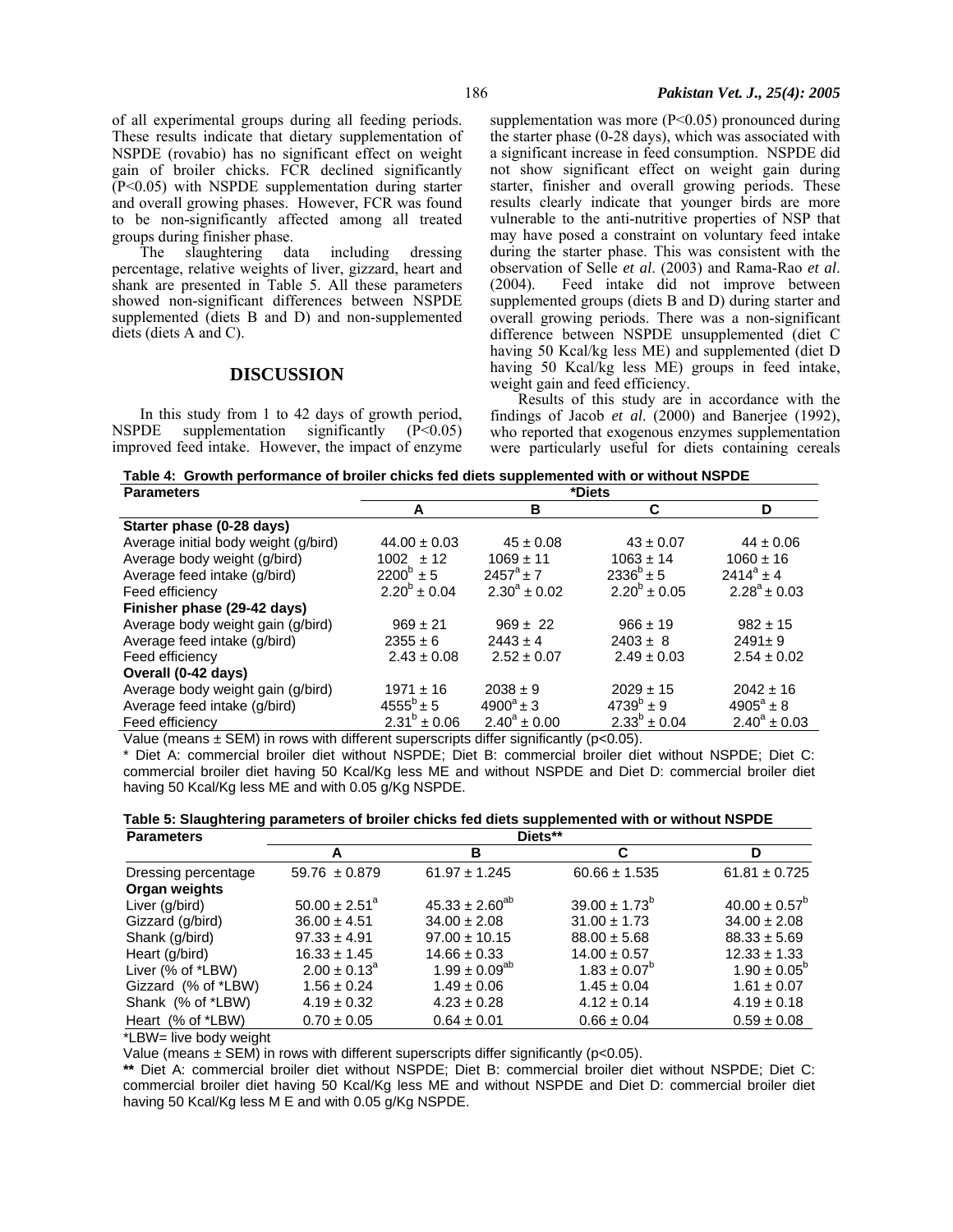with a high non-starch polysaccharide (NSP) level, such as wheat, barley and oats. Results of this study contradict to the findings of Selle *et al*. (2003), who reported that AME increased by 0.43 MJ by supplementation of xylanase plus phytase enzyme in broiler diets. Probably this might be due to the use of specific enzyme (xylanase) for wheat used in broiler diets whereas, we used various feed ingredients having different kind of NSP. This enzyme supplementation may be incapable of hydrolyzing various NSP. Chesson (1993) has reported that multi-enzyme preparation for break down of cell walls requires a number of different enzymes. Castanon *et al.* (1997) reported that the addition of NSP degrading enzyme reduced the recovery of total NSP of barley by hydrolyzing high molecular weight NSP and sugars, and the extent of hydrolysis depended on the level of enzyme. According to Bedford and Classen (1992), low level of enzyme could in fact accumulate high-molecular weight soluble NSP in the hind gut section of broilers and reduce nutrient absorption. Graham *et al*. (1993) reported that high digesta viscosity blocked the digestive enzyme efficiency in the gut and reduced the absorption of nutrients. However, exogenous enzyme supplementation significantly reduced  $(P<0.001)$  digesta viscosity.

The results in the literature are highly variable with some studies reporting increased starch (Inborr *et al*., 1993) and nitrogen digestibilities (Bedford and Classen, 1992), while others reported no effect of exogenous enzyme supplementation (Jacob *et al*., 2000; Banerjee, 1992). Supplementation of enzymes might be incapable of reducing viscosity of intestinal contents. This is because of high intestinal viscosity associated with reduced nutrient availability (Bedford and Classen, 1992). Austin *et al*. (1999) reported that NSP leached from the grain might not be the dominant factor in low AME wheat phenomenon. The exact modes of exogenous enzymes are still not completely understood. Ravindran *et al*. (1999), Choct and Annison (1990) and Selle *et al*. (2003) reported that continuous use of exogenous enzymes might increase digestibility of amino acids to a synergistic extent. Furthermore, the present study showed that NSPDE supplementation did not affect the dressing percentage, weights of shank, gizzard and heart. However, liver weight was reduced significantly (P<0.05). Weights of shank, heart and gizzard in terms of percent of live weight basis of birds fed diets either supplemented or unsupplemented with NSPDE did not differ. Our traditional poultry diets contain different cereals with different kind of NSP that are not digested properly by broilers. That is why enzyme supplementation does not improve growth performance.

From the results, it can be concluded that supplementation of NSPDE in commercial broiler diets improved the efficiency of feed utilization only during starter phase and failed to do so during finisher phase. NSPDE supplementation did not influence the carcass traits except, relative liver weight.

### **REFERENCES**

- Adams, C. A. and R. Pough, 1993. Non-starch polysaccharides digestion in poultry. Feed Compounder, 13: 19-21.
- Annison, G., 1991. Relationship between the levels of soluble non-starch polysaccharides and the apparent metabolizable energy of wheat's assayed in broiler chicken. J. Agric. Food Chem., 39: 1252- 1256.
- AOAC, 1990. Official Methods of Analysis. Association of Official Analytical Chemists, 15<sup>th</sup> Ed., Washington, DC, USA.
- Austin, S. C., J. Wiseman and A. Chesson., 1999. Influence of non-starch polysaccharides structure on the metabolisable energy of UK wheat fed to poultry. J. Cereal Sci., 29: 77-88.
- Banerjee, G. C. 1992. Poultry. 3<sup>rd</sup> Ed., Oxford and IBH Publishing Co. New Delhi, India.
- Bedford, M. R., 1995. Mechanism of action and potential environmental benefits from the use of feed enzyme. Anim. Feed Sci. Technol., 53: 145- 155.
- Bedford, M. and H. L. Classen., 1992. Reduction of intestinal viscosity through manipulation of dietary rye and pentosanase concentration is affected through changes in the carbohydrate composition of the intestinal aqueous phase and results in improved growth rate and food conversion efficiency of broiler chicks. J. Nutr., 122: 560-569.
- Bedford, M. R. and G. G. Partridge, 2001. Enzymes in Farm Animal Nutrition, CABI Publishing, UK.
- Bedford, M. R. and H. Schulze, 1998. Exogenous enzymes of pigs and poultry. Nutr. Res., 11: 91- 114.
- Campbell, G. I. and M. R. Bedford, 1992. Enzyme applications for monogastric feeds: a review. Canadian J. Anim. Sci., 72: 449-466.
- Castanon, J. I., M. P. Flores and D. Pettersson, 1997. Mode of degradation of non-starch polysaccherides by feed enzyme preparation. Anim. Feed Sci. Technol., 68: 361-365.
- Cheeke, P. R., 1991. Applied Animal Nutrition: Feeds and Feeding. MacMillan Publishing Co., New York, USA.
- Chesson, A., 1993. Feed enzymes. Anim. Feed Sci. Technol., 45: 65-79.
- Choct, M. and G. Annison, 1990. Anti-nutritive activity of wheat pentosans in broiler diets. British Poult. Sci., 31: 811-821.
- Dunn, N., 1996. Combating to pentosans on cereals. World Poultry, 12: 24-25.
- Fengler, A. I. and R. R. Marquard, 1988. Water soluble pentosans from rye: 2. Effects of rate of dialysis on the retention of nutrients by the chick. Cereal Chem., 65: 298-302.
- Graham, H., M. Bedford and M. Choct, 1993. High gut digesta viscosity can reduce poultry performance. Feed Stuff, 65: 1-4.